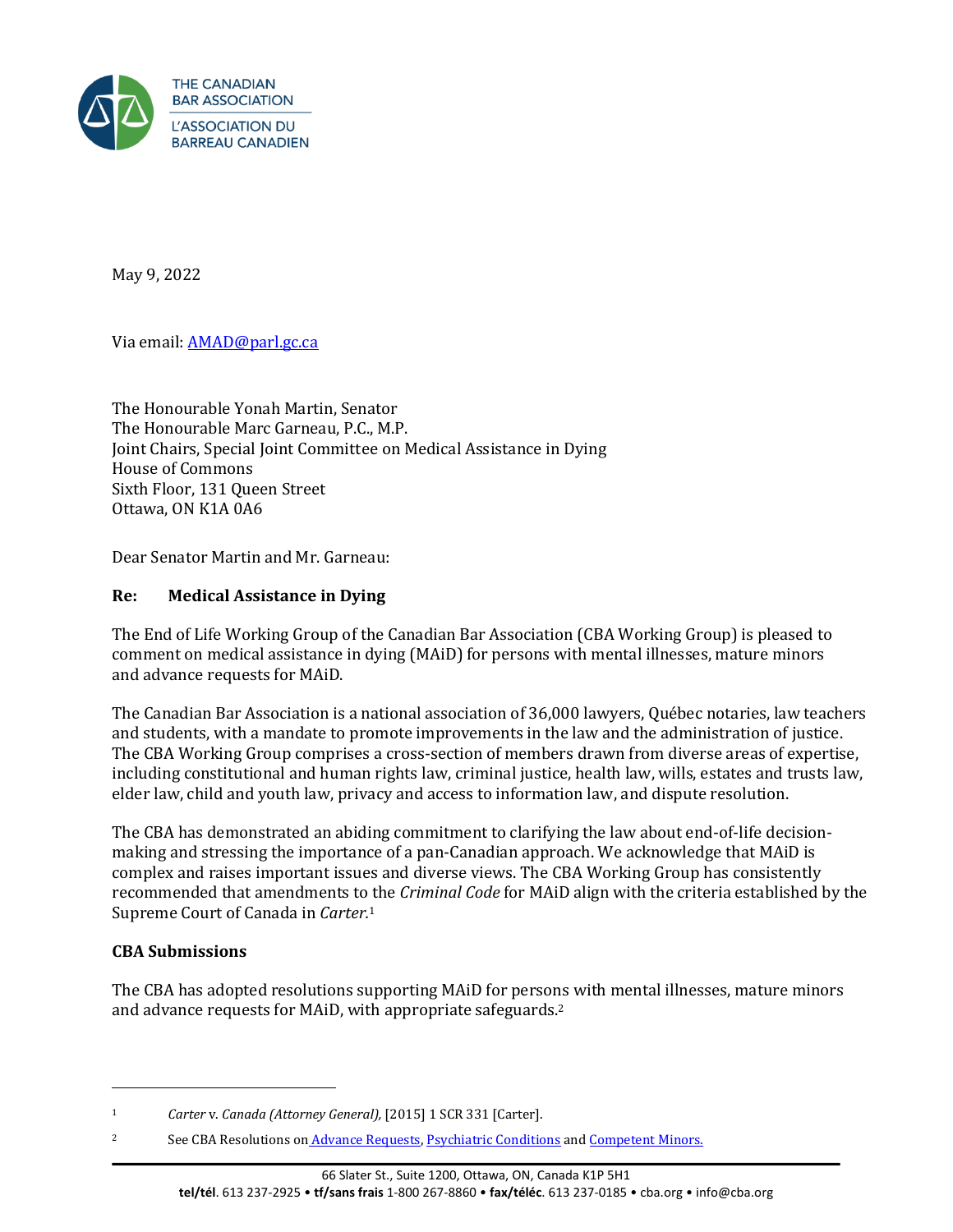The CBA Working Group has prepared detailed submissions on MAiD for persons with mental illnesses, [mature minors and advance requests for MAiD.](https://www.cba.org/CMSPages/GetFile.aspx?guid=17faab8e-6087-40bc-9043-b7c9a62446b7) We invite the Joint Committee members to refer to these submissions to understand the context of our recommendations.

### **Summary of recommendations**

The CBA Working Group recommends:

### **Advance Requests**

- 1. Advance Requests be authorized through a framework set out in the *Criminal Code*. The legislative framework for Advance Requests should address all requirements including documentation, protection and release of liability for all parties acting in good faith.
- 2. Include the existing *Criminal Code* criteria for MAiD, namely the capacity and informed consent requirements, in the Advance Requests framework.
- 3. Individuals should be eligible to make an Advance Request only *after* a diagnosis of a grievous and irremediable medical condition, but *before* their suffering becomes intolerable.
- 4. Develop a prescribed form (Declaration), its contents specifically mandated in the *Criminal Code* and include naming a MAiD Agent, delineating the Triggering Conditions, signatures and witness requirements.
- 5. Allow a Declaration to be revocable by using a prescribed form (Revocation). The requirements for a Revocation should be included in the *Criminal Code* and specify that a lower level of capacity is required to *revoke* an Advance Request than the level of capacity required to *make* an Advance Request.
- 6. Name a MAiD Agent who would initiate an assessment of whether the Triggering Conditions for an Advance Request have been met. Restrictions should be imposed on who can be a MAiD Agent (e.g., minimum age, prohibition for paid caregivers or other persons providing health care services to the Applicant), clarifying and specifying the Triggering Conditions constituting intolerable suffering to the Applicant to allow an objective assessment of whether they have been met.
- 7. Apply the *Criminal Code* prohibitions on administering MAiD to an individual who demonstrates refusal or resistance by words, sounds or gestures to Advance Requests, despite a determination that the Triggering Conditions have been satisfied.
- 8. Address rights of review for the MAiD Agent and other persons to determine whether: a) Triggering Conditions have been satisfied; b) circumstances dictate that the MAiD Agent is required to request MAiD; c) the Applicant has demonstrated refusal or resistance by words, sounds or gestures.
- 9. Empower a default authority (such as a legislative appointee or government body) to act as a last resort to give effect to an Applicant's Advance Request if a MAiD Agent is unable or unwilling to act.